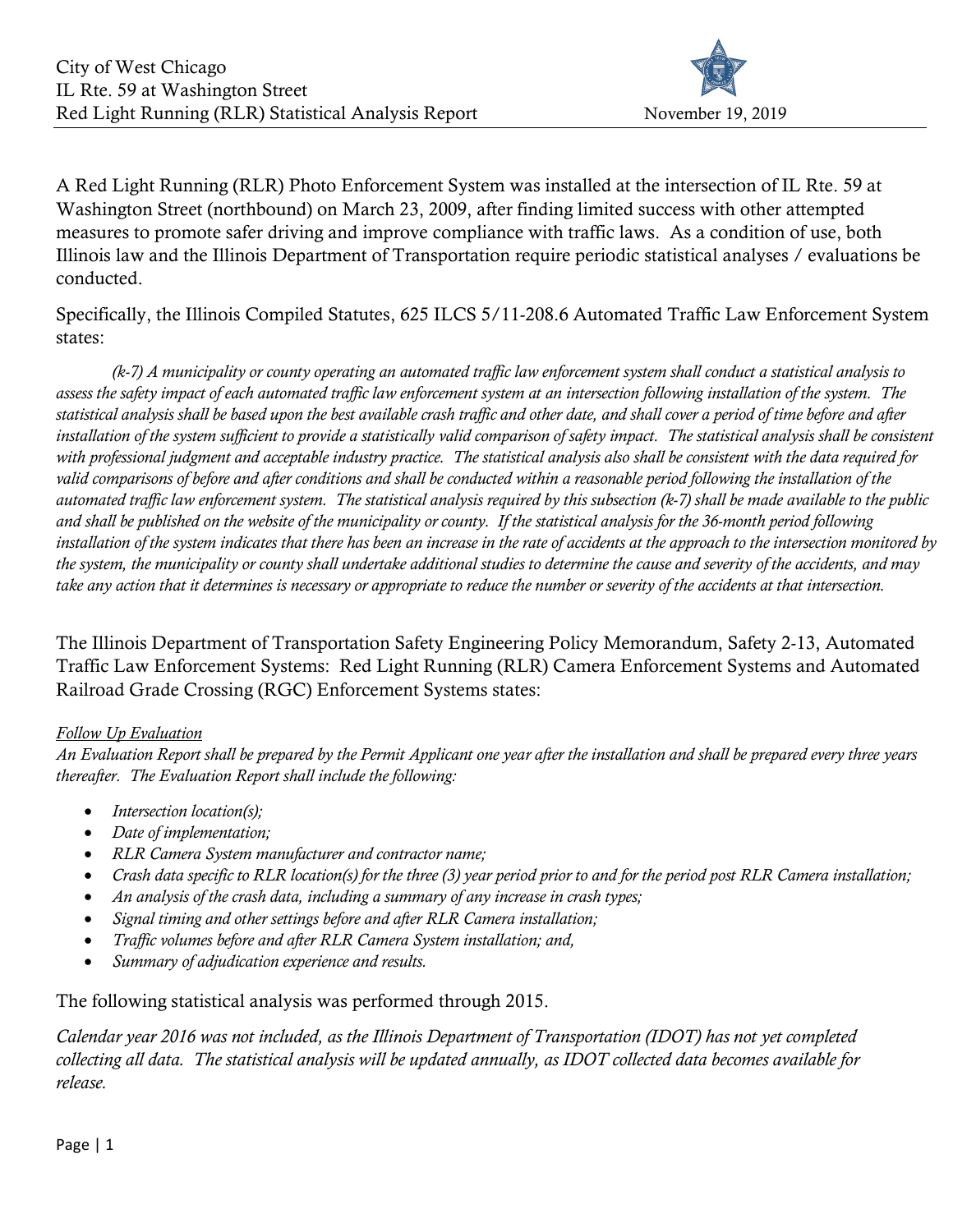

# IL Rte. 59 at Washington Street West Chicago, IL

- RLR Photo Enforcement System monitors violations occurring on the northbound approach of the intersection
- RLR Photo Enforcement System installed: March 23, 2009

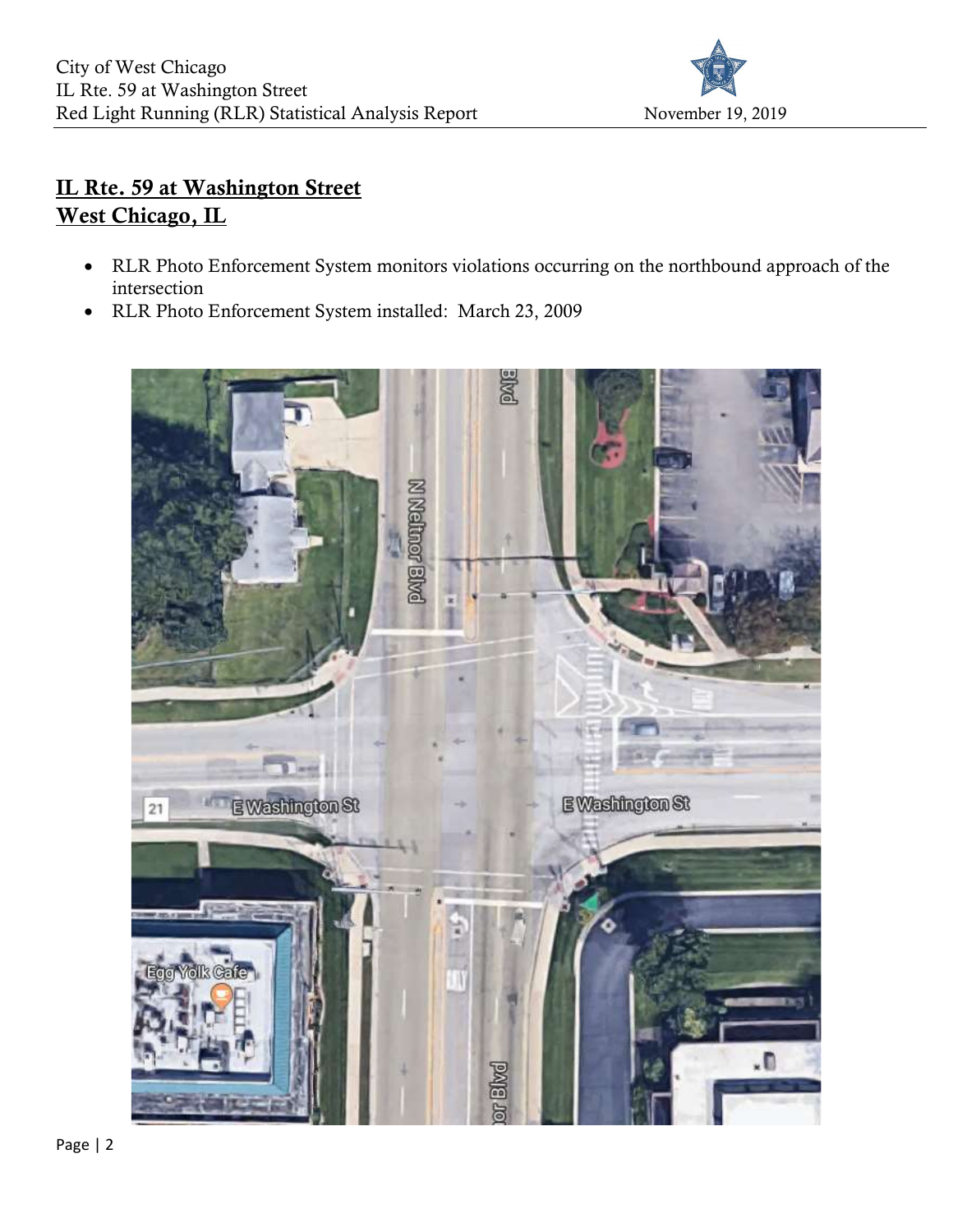

### IL Rte. 59 at Washington Street - Northbound Approach



IL Rte. 59 at Washington Street - Southbound Approach

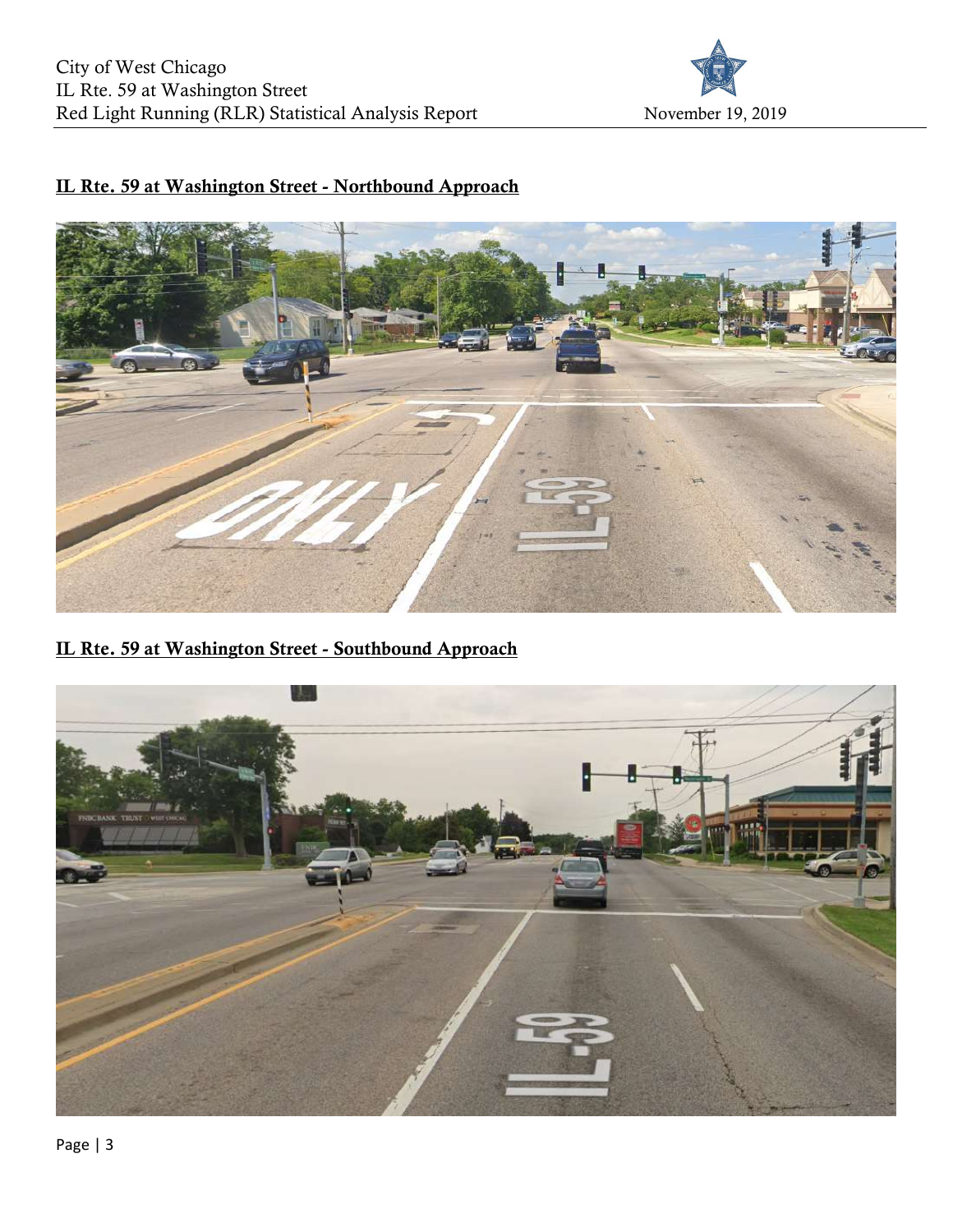

### IL Rte. 59 at Washington Street - Eastbound Approach



### IL Rte. 59 at Washington Street - Westbound Approach

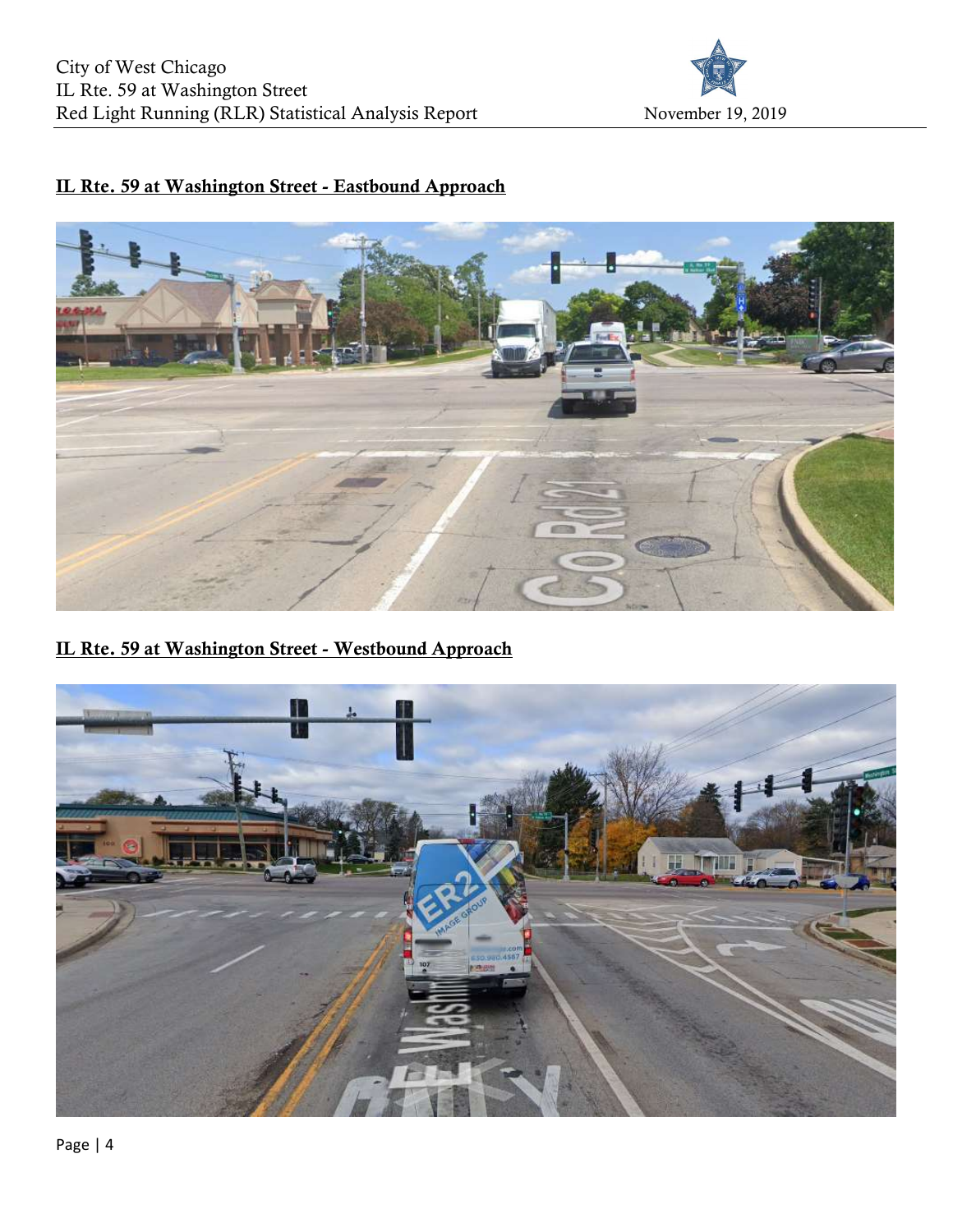

# Average Daily Traffic

Data was obtained from the Illinois Department of Transportation's website www.gettingaroundillinois.com and includes all available information.

IL Rte. 59 at Washington Street - (Northbound/Southbound)

- $\bullet$  30,500 (2009)
- $\bullet$  33,900 (2011)
- $\bullet$  32,200 (2013)
- $\bullet$  28,100 (2015)
- 30,600 (2017)

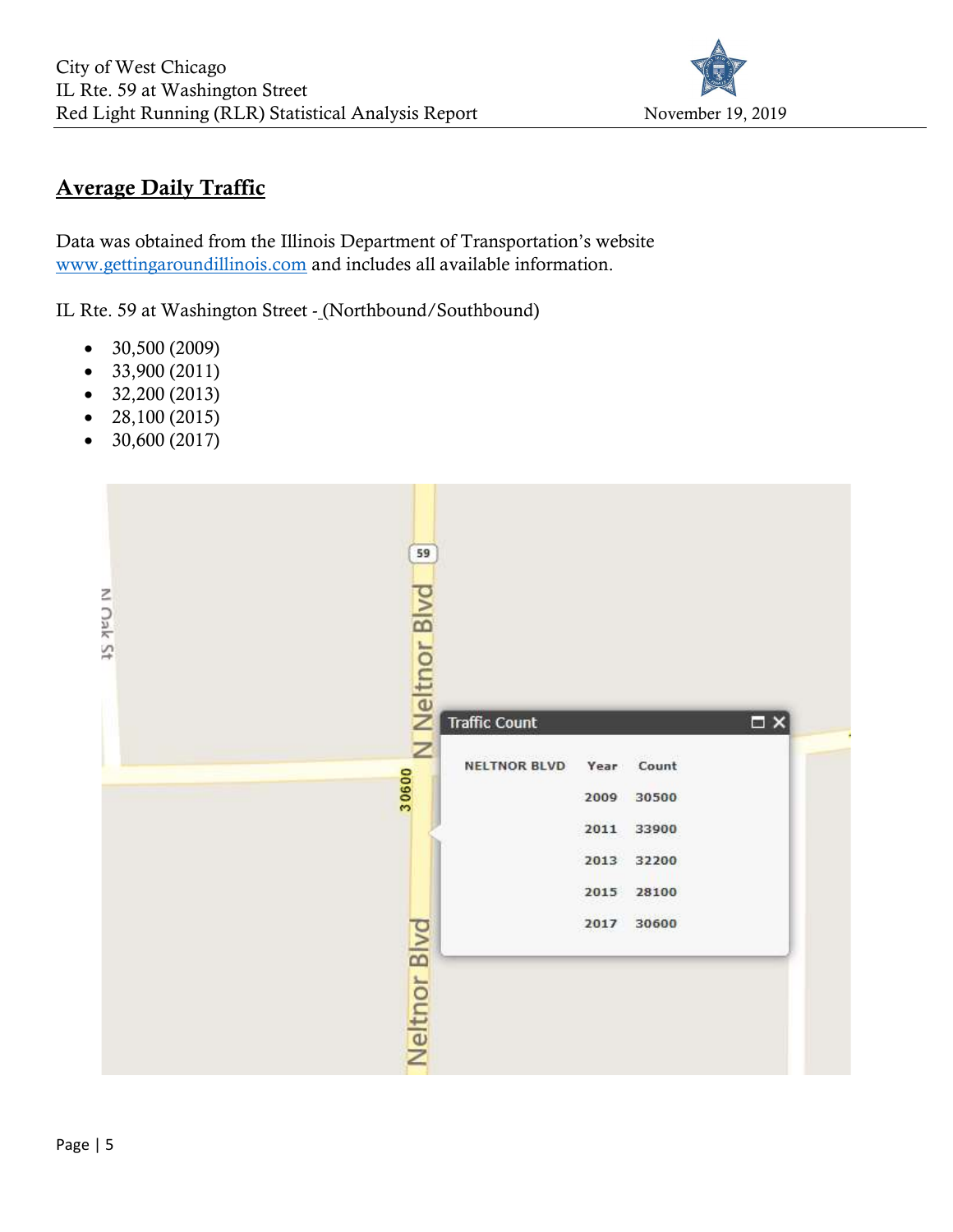

# Average Daily Traffic (continued)

Data was obtained from the Illinois Department of Transportation's website www.gettingaroundillinois.com and includes all available information.

IL Rte. 59 at Washington Street - (Eastbound)

- $\bullet$  10,100 (2008)
- $\bullet$  10,150 (2012)
- $\bullet$  8,600 (2016)

| 59<br>nor Blvd<br><b>Traffic Count</b> | $\overline{\Box}$ $\times$                                      |
|----------------------------------------|-----------------------------------------------------------------|
| <b>WASHINGTON ST</b>                   | Count<br>Year<br>2008<br>10100<br>2012<br>10150<br>8600<br>2016 |
| <b>S</b> Neltnor Blvd                  |                                                                 |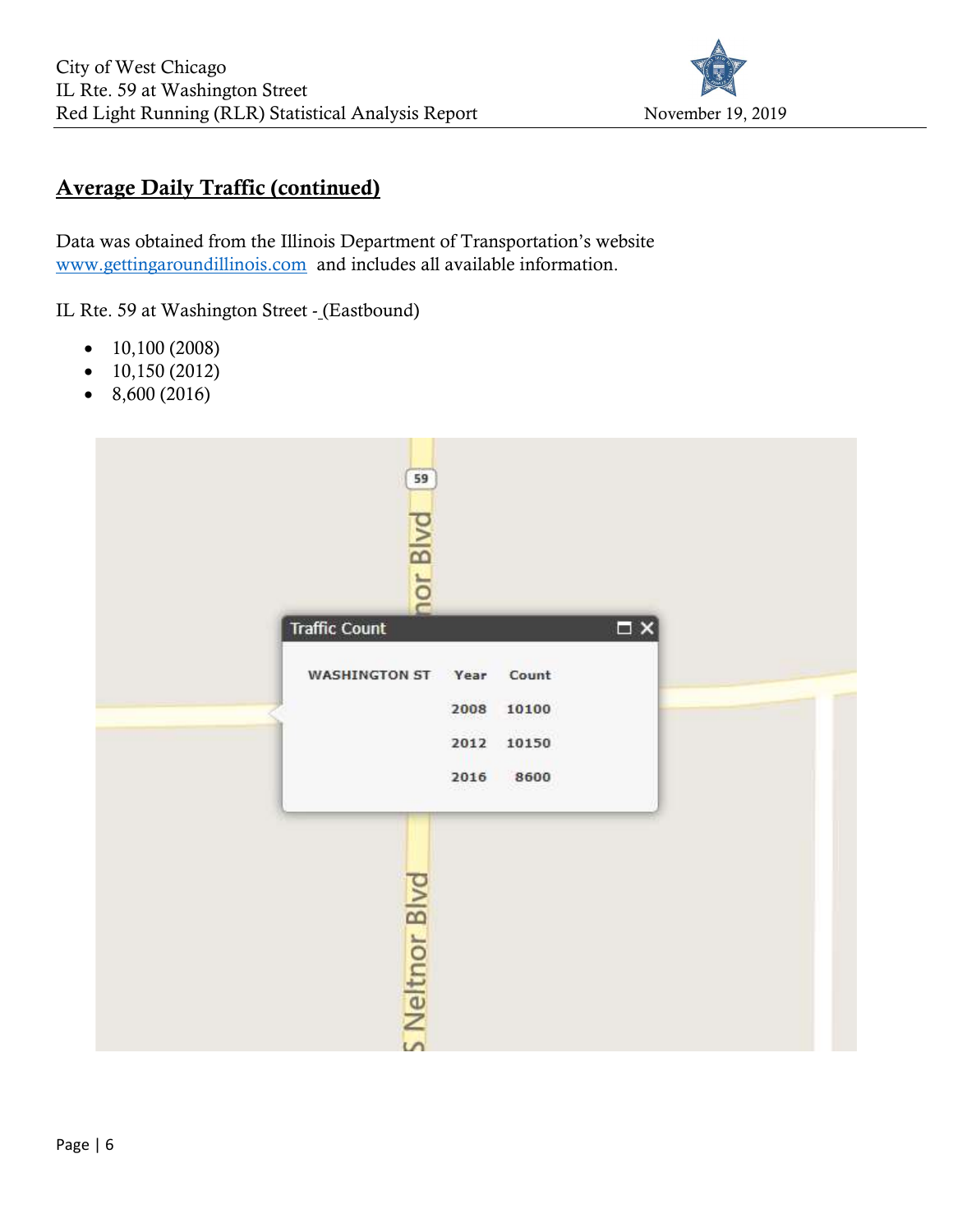

# Average Daily Traffic (continued)

Data was obtained from the Illinois Department of Transportation's website www.gettingaroundillinois.com and includes all available information.

IL Rte. 59 at Washington Street - (Westbound)

- $\bullet$  13,000 (2008)
- $\bullet$  16,800 (2012)
- $\bullet$  16,400 (2016)

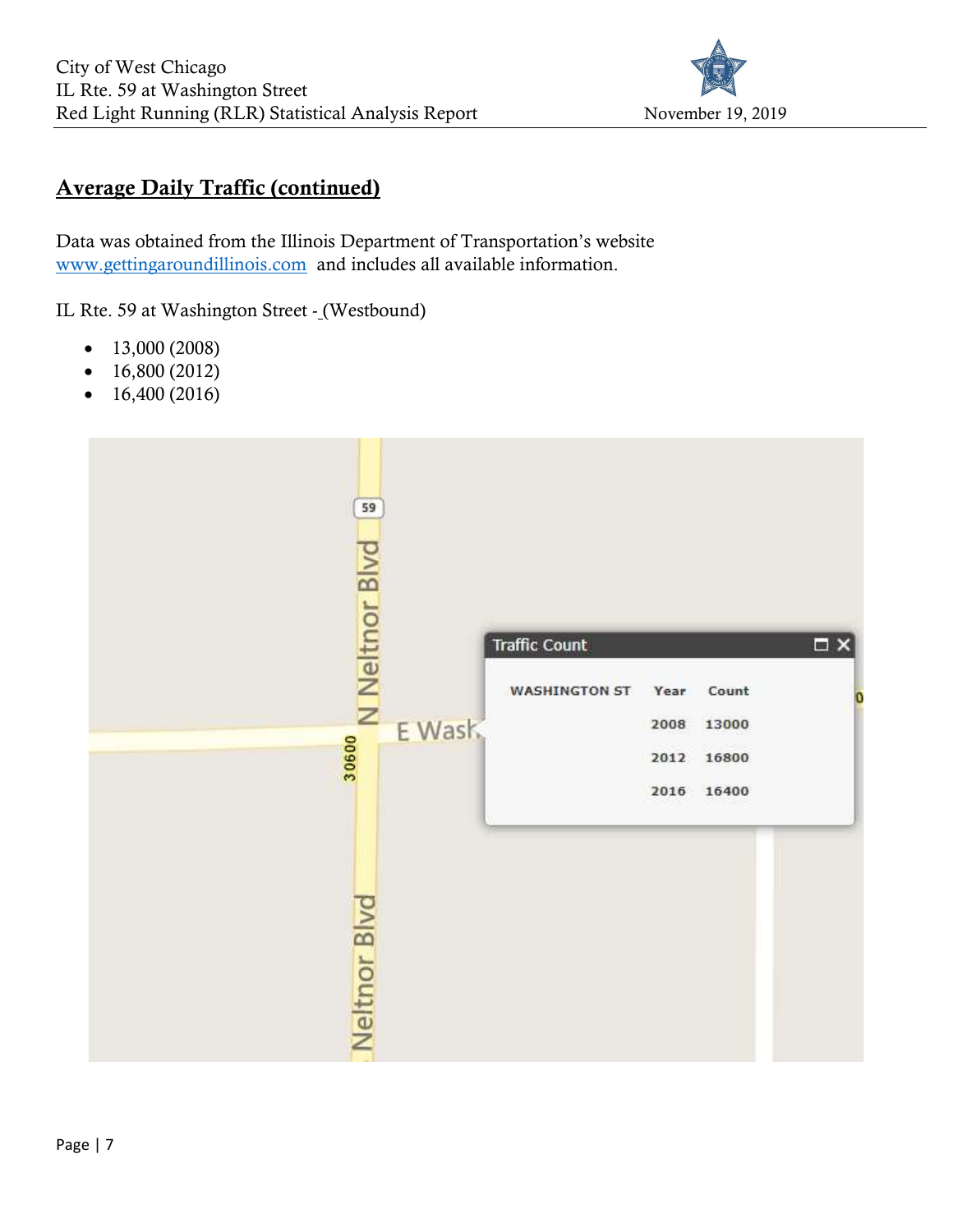

## Adjudication Experience

RLR camera violations are contested and adjudicated through a monthly administrative hearing. Adjudication data for the City's Automated Enforcement Program is shown below in Table 1.

| <b>CITY OF WEST CHICAGO ADJUDICATION FOR</b> |                                                                                                                                             |     |  |  |  |  |  |  |
|----------------------------------------------|---------------------------------------------------------------------------------------------------------------------------------------------|-----|--|--|--|--|--|--|
| <b>AUTOMATED PHOTO ENFORCEMENT PROGRAM</b>   |                                                                                                                                             |     |  |  |  |  |  |  |
| <b>YEAR /TOTALS</b>                          | <b>LIABLE</b><br><b>NOT LIABLE</b><br>579<br>19<br>73<br>2063<br>892<br>61<br>513<br>31<br>434<br>97<br>558<br>74<br>336<br>13<br>25<br>428 |     |  |  |  |  |  |  |
| 2008                                         |                                                                                                                                             |     |  |  |  |  |  |  |
| 2009                                         |                                                                                                                                             |     |  |  |  |  |  |  |
| 2010                                         |                                                                                                                                             |     |  |  |  |  |  |  |
| 2011                                         |                                                                                                                                             |     |  |  |  |  |  |  |
| 2012                                         |                                                                                                                                             |     |  |  |  |  |  |  |
| 2013                                         |                                                                                                                                             |     |  |  |  |  |  |  |
| 2014                                         |                                                                                                                                             |     |  |  |  |  |  |  |
| 2015                                         |                                                                                                                                             |     |  |  |  |  |  |  |
| 2016                                         | 290                                                                                                                                         | 11  |  |  |  |  |  |  |
| 2017                                         | 237                                                                                                                                         | 9   |  |  |  |  |  |  |
| 2018                                         | 252                                                                                                                                         | 5   |  |  |  |  |  |  |
| 2019**                                       | 121                                                                                                                                         | 4   |  |  |  |  |  |  |
| <b>TOTAL</b>                                 | 6,703                                                                                                                                       | 423 |  |  |  |  |  |  |

\*Adjudication totals include contested violations for entire program (all RLR cameras). \*\*2019 totals through October 2019

Table 1

The high-quality video footage and photographic evidence produced by the enforcement system is a contributing factor in a majority of the contested RLR violations being upheld by the Hearing Officer. The police officers assigned to review and approve/reject potential violations are vigilant in applying the same officer discretion and criteria they would if issuing an in-person citation, resulting in only highly prosecutable violations being mailed to violators.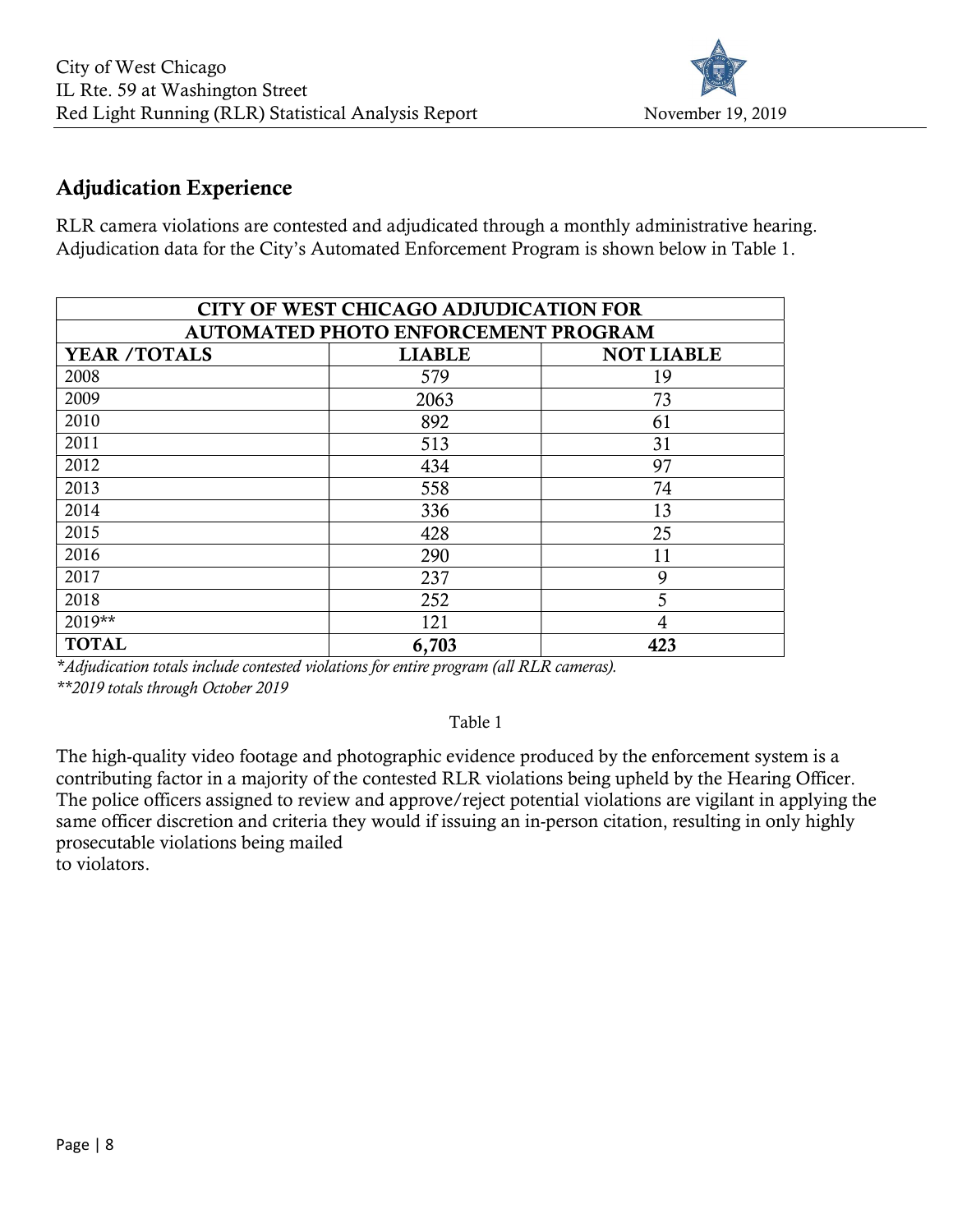

#### Crash History and Analysis

 Table 2 includes crash data obtained from the Illinois Department of Transportation, detailing angle, turning, rear-end, and other type crashes occurring at the intersection pre/post RLR Photo Enforcement System installation.

#### ALL INTERSECTION APPROACHES

|           |    | Crashes         |     |                 |         |                 |       |              |    |  |  |
|-----------|----|-----------------|-----|-----------------|---------|-----------------|-------|--------------|----|--|--|
|           |    | Rear-End        |     | Angle           | Turning |                 | Other |              |    |  |  |
|           |    | $(\%$ of Total) |     | $(\%$ of Total) |         | $(\%$ of Total) |       | (% of Total) |    |  |  |
| 2006      | 4  | 33.3%           |     | 16.7%           | 4       | 33.3%           | 2     | 16.7%        | 12 |  |  |
| 2007      |    | 50.0%           |     | 14.3%           |         | 35.7%           | 0     | $0.0\%$      | 14 |  |  |
| 2008      | 20 | 58.8%           |     | 2.9%            | 10      | 29.4%           |       | 8.8%         | 34 |  |  |
| Total:    | 31 | 51.7%           |     | 8.3%            | 19      | 31.7%           |       | 8.3%         | 60 |  |  |
| 2006-2008 |    |                 |     |                 |         |                 |       |              |    |  |  |
| Average   |    | 10.3            | 1.7 |                 | 6.3     |                 | 1.7   | 20.0         |    |  |  |

| RLR Camera Installation: March 23, 2009 |    |       |          |         |    |       |              |         |      |
|-----------------------------------------|----|-------|----------|---------|----|-------|--------------|---------|------|
| 2009                                    | 8  | 80.0% | $\Omega$ | $0.0\%$ |    | 10.0% |              | 10.0%   | 10   |
|                                         |    |       |          |         |    |       |              |         |      |
| 2010                                    | 8  | 57.1% |          | 7.1%    | 4  | 28.6% |              | 7.1%    | 14   |
| 2011                                    | 5  | 50.0% | $\theta$ | $0.0\%$ | 4  | 40.0% |              | 10.0%   | 10   |
| 2012                                    | 2  | 40.0% |          | 20.0%   | 2  | 40.0% | $\Omega$     | $0.0\%$ | 5    |
| 2013                                    | 11 | 68.7% | $\Omega$ | $0.0\%$ | 5  | 31.2% | $\theta$     | $0.0\%$ | 16   |
| 2014                                    | 7  | 87.5% | $\theta$ | $0.0\%$ |    | 12.5% | $\mathbf{0}$ | $0.0\%$ | 8    |
| 2015                                    | 9  | 60.0% | $\Omega$ | $0.0\%$ | 5  | 33.3% |              | 6.7%    | 15   |
| 2016                                    | 6  | 50.0% |          | 8.3%    | 2  | 16.7% | 3            | 25.0%   | 12   |
| 2017                                    | 5  | 62.5% | $\Omega$ | $0.0\%$ | 3  | 37.5% | $\theta$     | $0.0\%$ | 8    |
| Total:                                  | 53 | 60.2% | 3        | 3.4%    | 26 | 29.5% | 6            | 6.8%    | 88   |
| 2010-2017                               |    |       |          |         |    |       |              |         |      |
| Average                                 |    | 6.6   |          | 0.4     |    | 3.2   |              | 0.7     | 11.0 |

Other indicates the following: Pedestrian, Pedal Cyclist, Fixed Object, Sideswipe, Head-On and Unknown

#### Table 2

DISCLAIMER: The motor vehicle crash data referenced herein was provided by the Illinois Department of Transportation, based upon information derived from multiple sources. Any conclusions drawn from analysis of the aforementioned data are the sole responsibility of the data recipient(s). Additionally, for coding years 2015 to present, the Bureau of Data Collection uses the exact latitude/longitude supplied by the investigating law enforcement agency to locate crashes. Therefore, location data may vary in prior years, since the data prior to 2015 was physically located by bureau personnel. Given the subjective nature of the reporting process, the modifications in the incident locating protocols and the changes to the crash reporting thresholds effective 2009, the City of West Chicago acknowledges the potential for discrepancies in the final conclusions drawn.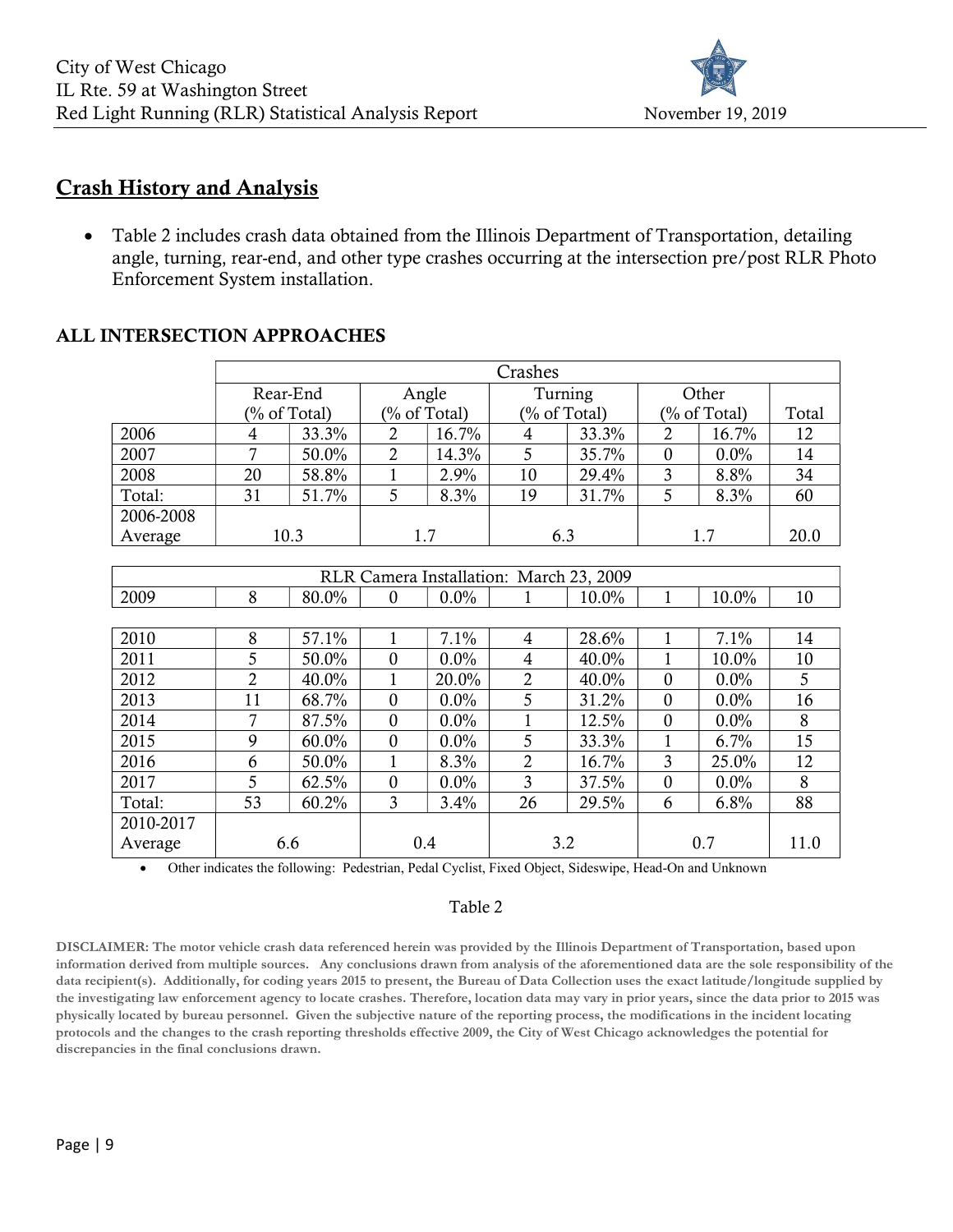

### Crash History and Analysis (continued)

• Table 3 includes crash data obtained from the Illinois Department of Transportation, detailing angle, turning, rear-end, and other-type crashes occurring at the intersection on the northbound approach only, pre/post RLR Photo Enforcement System installation.

| <b>NORTHBOUND APPROACH ONLY</b> |
|---------------------------------|
| (PHOTO ENFORCED APPROACH)       |
|                                 |

|           | Crashes  |                 |     |                 |     |              |     |                 |     |  |
|-----------|----------|-----------------|-----|-----------------|-----|--------------|-----|-----------------|-----|--|
|           | Rear-End |                 |     | Angle           |     | Turning      |     | Other           |     |  |
|           |          | $(\%$ of Total) |     | $(\%$ of Total) |     | (% of Total) |     | $(\%$ of Total) |     |  |
| 2006      |          | 33.3%           |     | 33.3%           |     | 33.3%        | O   | $0.0\%$         |     |  |
| 2007      |          | 50.0%           |     | 16.7%           |     | 33.3%        | 0   | $0.0\%$         | o   |  |
| 2008      |          | 45.4%           |     | $0.0\%$         |     | 45.4%        |     | 9.1%            |     |  |
| Total:    |          | 45.0%           |     | 10.0%           | 8   | 40.0%        |     | $5.0\%$         | 20  |  |
| 2006-2008 |          |                 |     |                 |     |              |     |                 |     |  |
| Average   |          | 3.0             | 0.7 |                 | 2.7 |              | 0.3 |                 | 6.7 |  |

| RLR Camera Installation: March 23, 2009 |                |         |          |         |                  |         |                  |         |     |
|-----------------------------------------|----------------|---------|----------|---------|------------------|---------|------------------|---------|-----|
| 2009                                    | 2              | 100.0%  | $\Omega$ | $0.0\%$ | $\boldsymbol{0}$ | $0.0\%$ | $\boldsymbol{0}$ | $0.0\%$ | 2   |
|                                         |                |         |          |         |                  |         |                  |         |     |
| 2010                                    |                | 33.3%   | $\Omega$ | $0.0\%$ | 2                | 66.7%   | $\Omega$         | $0.0\%$ | 3   |
| 2011                                    | 3              | 50.0%   | $\Omega$ | $0.0\%$ | 3                | 50.0%   | $\theta$         | $0.0\%$ | 6   |
| 2012                                    |                | 25.0%   |          | 25.0%   | 2                | 50.0%   | $\Omega$         | $0.0\%$ | 4   |
| 2013                                    | 2              | 33.3%   | $\Omega$ | $0.0\%$ | 4                | 66.7%   | $\Omega$         | $0.0\%$ | 6   |
| 2014                                    | $\overline{2}$ | 66.7%   | $\Omega$ | $0.0\%$ |                  | 33.3%   | $\theta$         | $0.0\%$ | 3   |
| 2015                                    | $\mathbf{0}$   | $0.0\%$ | $\Omega$ | $0.0\%$ | 3                | 75.0%   |                  | 25.0%   | 4   |
| 2016                                    | 4              | 100.0%  | $\Omega$ | $0.0\%$ | $\Omega$         | $0.0\%$ | 0                | $0.0\%$ | 4   |
| 2017                                    |                | 25.0%   | $\Omega$ | $0.0\%$ | 3                | 75.0%   | $\Omega$         | $0.0\%$ | 4   |
| Total:                                  | 14             | 41.2%   |          | 2.9%    | 18               | 52.9%   |                  | 2.9%    | 34  |
| 2010-2017                               |                |         |          |         |                  |         |                  |         |     |
| Average                                 |                | 1.7     | 0.1      |         |                  | 2.2     |                  | 0.1     | 4.2 |

Other indicates the following: Pedestrian, Pedal Cyclist, Fixed Object, Sideswipe, Head-On and Unknown

#### Table 3

DISCLAIMER: The motor vehicle crash data referenced herein was provided by the Illinois Department of Transportation, based upon information derived from multiple sources. Any conclusions drawn from analysis of the aforementioned data are the sole responsibility of the data recipient(s). Additionally, for coding years 2015 to present, the Bureau of Data Collection uses the exact latitude/longitude supplied by the investigating law enforcement agency to locate crashes. Therefore, location data may vary in prior years, since the data prior to 2015 was physically located by bureau personnel. Given the subjective nature of the reporting process, the modifications in the incident locating protocols and the changes to the crash reporting thresholds effective 2009, the City of West Chicago acknowledges the potential for discrepancies in the final conclusions drawn.